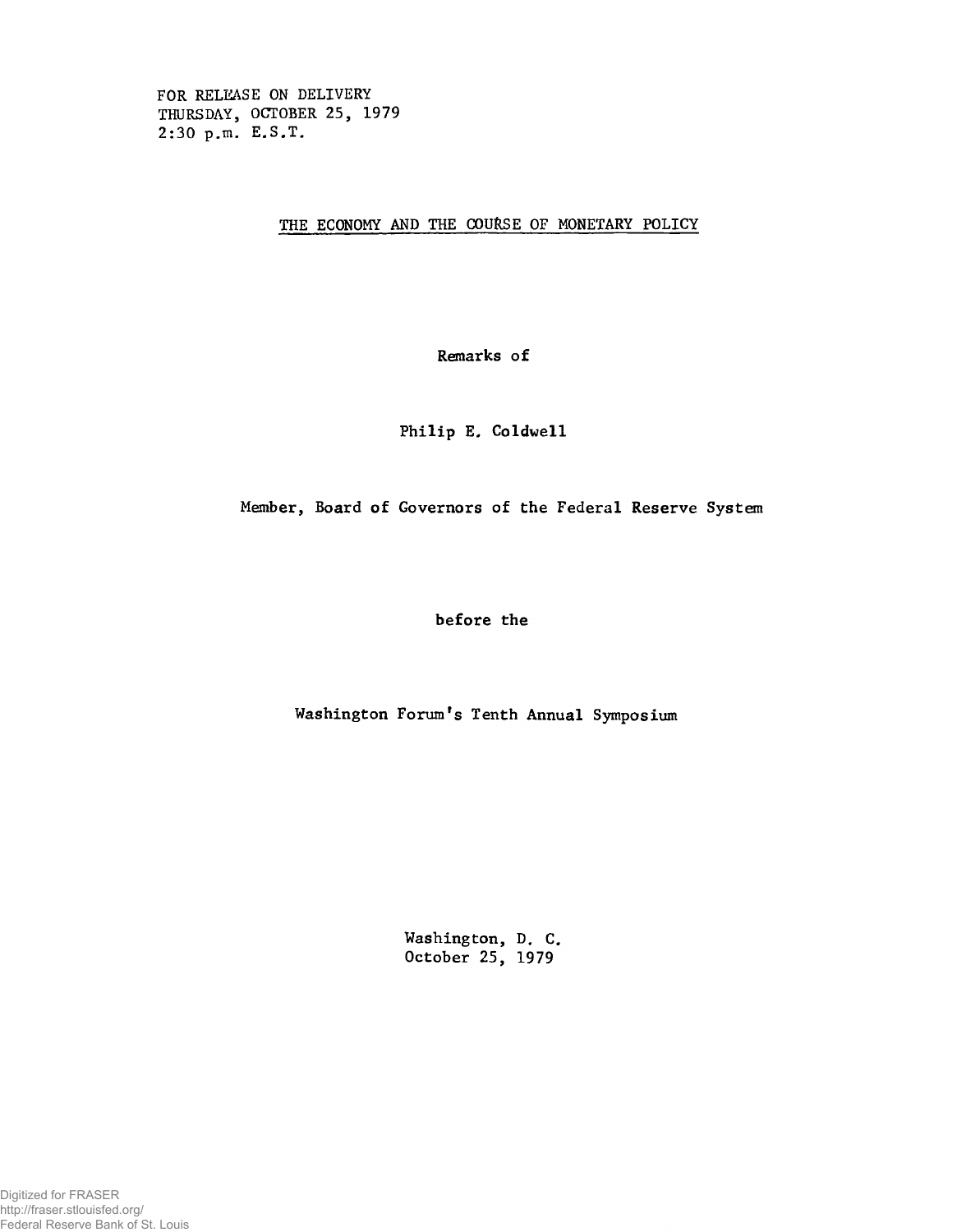## The Economy and the Course of Monetary Policy

The developments in the United States economy in the first eight months of 1979 were such as to raise questions in some peoples' minds that we had topped out the post-war's seventh business cycle after a sustained upswing from early 1975, and that some forerunners of recession might be appearing on the horizon. It is interesting to note that since January of this year gross national product, industrial production, and retail sales have been virtually unchanged on a real basis. The GNP declined in the second quarter of the year but the gains in the first and third quarters would appear to have virtually eliminated the effect of the second quarter's decline. Industrial production similarly climbed slowly in the early part of the year, fell sharply in the second quarter, and then rebounded in the third quarter. Retail sales on a seasonally adjusted real basis were down modestly in the first three quarters of 1979. But total employment showed continued evidences of growth during 1979 and the unemployment rate hovered just below 6 percent. Total employment in the United States expanded to record levels of nearly 100 million people. Construction activity slowed in the early part of 1979, hit hard by the winter weather and by the effects of the trucking strike and shortages of gasoline. But overall the nation's economic activity has remained at a high level so far in 1979.

On the other hand, the financial side of the nation's economy during 1979 has shown high volatility and engendered great caution as to the future outlook. In the early part of the year there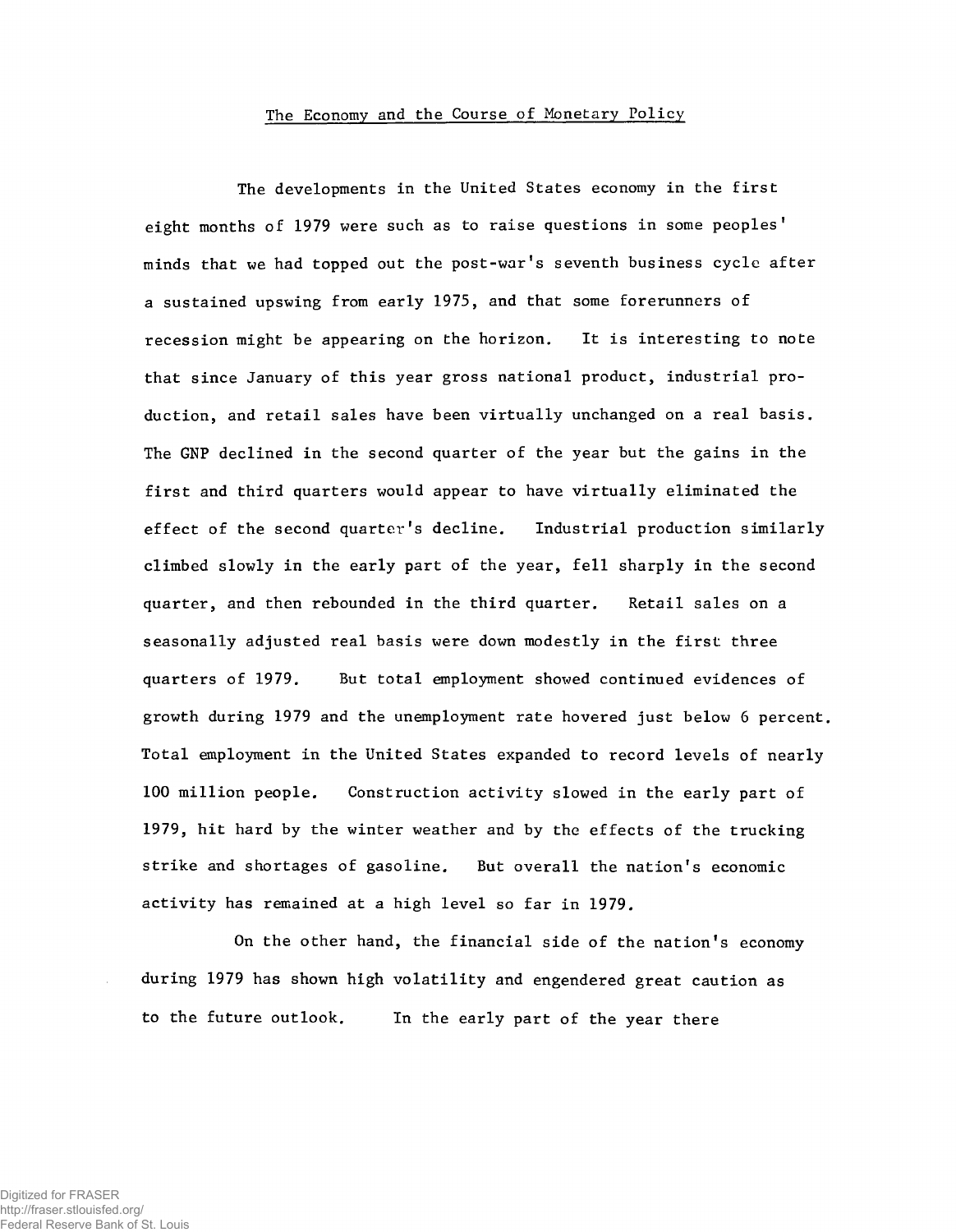was a flat to declining money supply and strength in dollar foreign exchange relationships, but these factors reversed to a rapid rate of money supply growth and a deterioration in exchange rates in the second and third quarters. Of special difficulty were the unusually large declines in the exchange rate of the dollar against the Deutche-mark and the large gain of the dollar against the Japanese yen. Throughout the period, but accelerating in the third quarter, was a strong bank credit demand, especially from consumers and business.

Also through the entire period there was a high rate of inflation in the United States, fed partly by the increases in oil prices and partly by the impact of demand. In the retail area inflation hedge buying persisted in the housing market, and developed in other hard goods and hard metal markets. On average, the inflation rate moved from about 9 percent in 1978 to more than 13 percent in 1979, and no evidence of easing in such price levels has yet surfaced. The economy began to suffer from business and consumer decisions on inventories, borrowing, advance buying, and basic speculation, fed by expectations that prices would either maintain their current rate of advances, or perhaps even accelerate.

Thus by the end of September the nation was faced with an economy still operating at near-record levels with high employment levels, a declining rate of productivity, a fairly steady rate of unemployment, and growing speculation against the dollar, both at home and abroad. Fiscal policy continued in a deficit position, though the deficit was reduced

-2-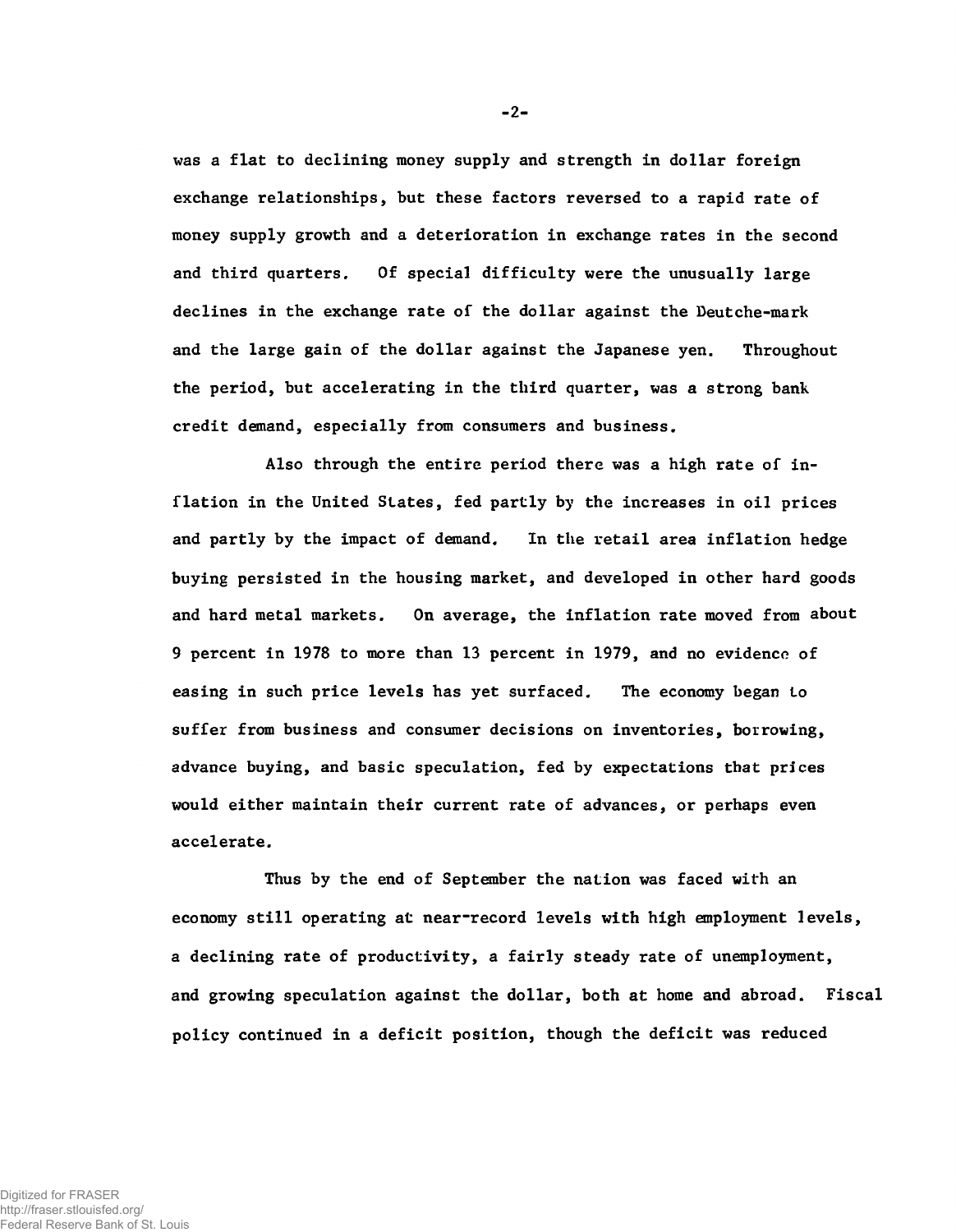somewhat during 1979. At the end of the third quarter, it was evident that speculation in gold and metals markets was rising and was spreading to commodity futures and other means of obtaining a hedge against future inflation. This speculative activity reinforced that which had been evident in the housing markets for some time. All of the above accentuated the need for economic policy moves toward restraint.

Finally, the more than ample availability of credit despite high and rising interest rates, was a factor in calling for intensified restraint on the U.S. economy. Businessmen and consumers were making economic decisions based upon expectations of further inflation, and were willing to borrow even at steadily higher interest rates.

Why do we find ourselves in such an economic bind? Why are prices rising so rapidly? And why can't we take hold of our own economic destiny? We all look for scapegoats. To some, the cause of the whole problem is the OPEC pricing for its oil. To others, the problem lies in the hands of foreign nations who have bid down the price of the American dollar against their own currencies, and have been able to mitigate the problems of rising oil prices by an appreciating currency. To still other observers, the problem lies at home, with government budgets in deficit and the central bank providing too many reserves. And finally, to some, it is just the sign of the times that over a long period we have overspent and have underproduced.

It is probably a useless exercise to attempt to assign the blame for our current economic malaise. But to the extent that it does shed light upon our problems, one should at least consider a few of the

-3-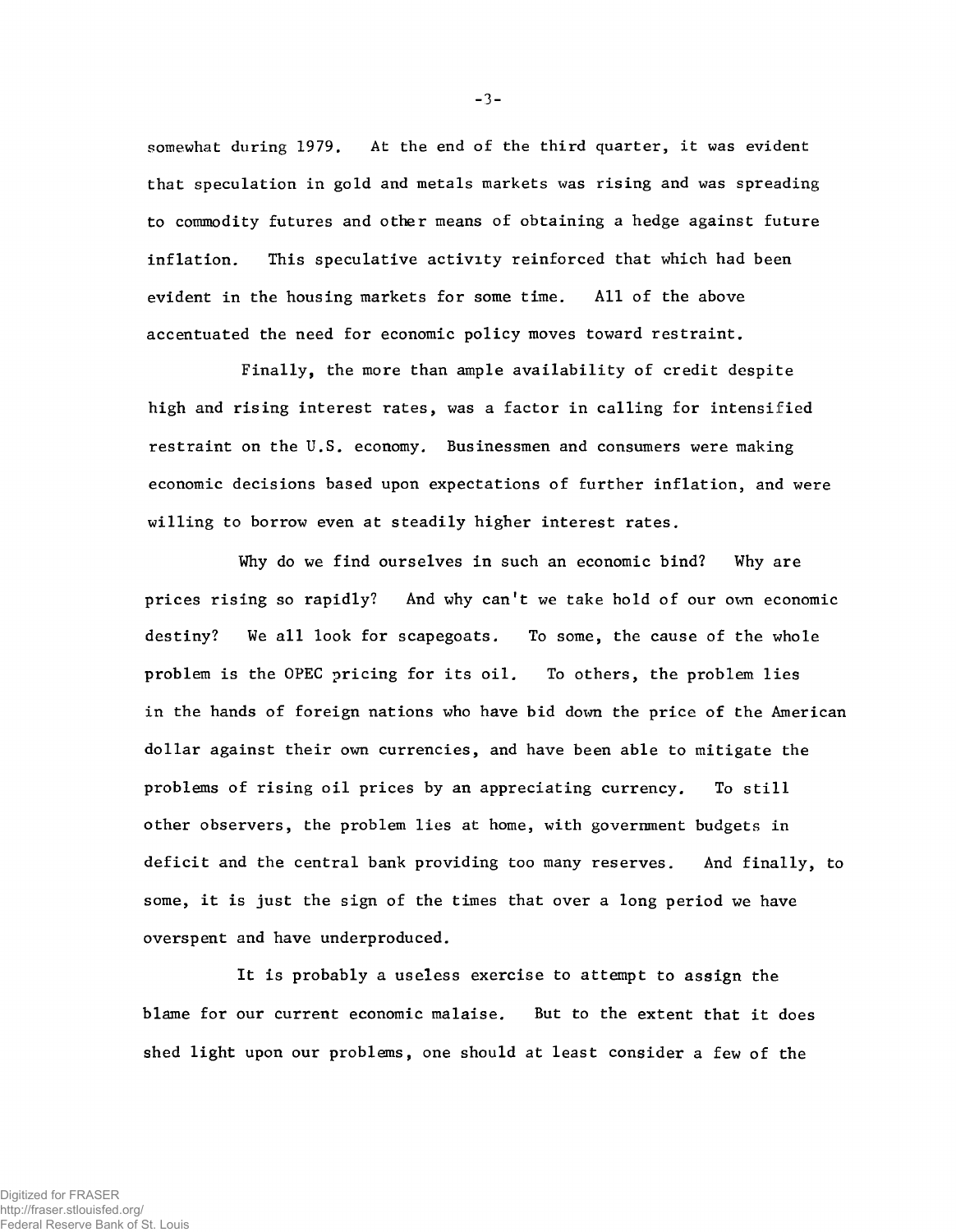following points. First, it is true that the petroleum exporting countries have raised their prices rather dramatically, both in 1974 and now in 1979. In reviewing these increases, one must recognize that the price of oil scarcely moved at all for many years before 1974, and moved very little from 1974 to 1978. In both instances, the prices of other materials, goods, and services were moving upward with a considerable cumulative impact. To the oil-producing country, the irreplacibility of the raw material which they can produce and sell to the world means that their source of export earnings will eventually dry up, and they wish to maintain at least a current equality of parchasing power for their primary export.

But perhaps more rundamental to the basic cause of inflation in the United States has been its steady increase in government activities, paid for partly by taxation, but also by heavy deficit spending, which eventually meant inflation. Over various periods of time, the central bank did provide too much money to encourage price stability. But the unevenness of money supply growth could scarcely have been the continuing cause of the inflation of the United States. Nor could it be the short-run impetus that we have seen in the past few months. Indeed, we in the United States are attempting to live at the high end of the standard-of-living spectrum without providing for future energy sources and without providing the wherewithal for significant expansion in our productive capacity. The wherewithal must come from basic savings and capital spending. But savings in the United States are averaging only about five percent, whereas in other major industrial countries such savings are significantly higher, even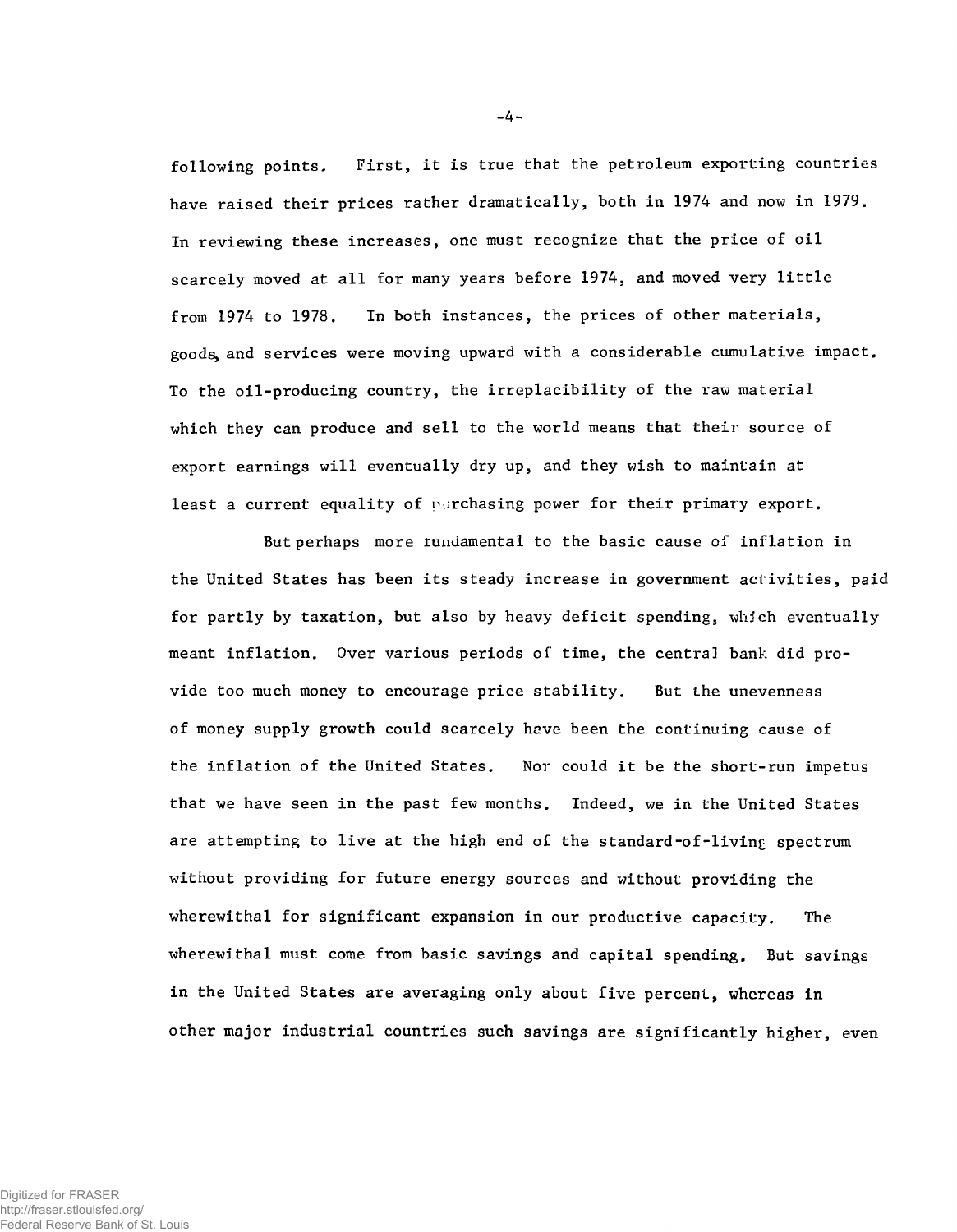above 20 percent. These savings provide the basic funds in a non-inflationary manner to enable businessmen to borrow for capital expenditure purposes. We not only do not save enough, but we put roadblocks of regulation and legal challenges in the way of our businessmen who wish to enlarge their capacity, or improve their technology. We almost penalize the entrepreneur who wishes to improve his business and indeed indicate to him that such expansion may be third or fourth in the total priorities of this nation.

Finally, we as an American people share the blame also, for we are the ones who send our problems to Washington, who demand a central government solution, who demand that the central government take the funds to meet most of our problems, and have left the problem-solving to the federal, not the state, local, or even personal level. We seem to have lost some of our self reliance, some of the capacity for problem-solving at our own level, and instead are looking more and more at the Federal Government to solve our problems.

Regardless of the cause of the current situation, most of us are interested in the fundamental question of how can we extricate ourselves, and at what cost. In other words, what policies can be adopted which will restrain inflation, permit the continued expansion of the U.S. economy, permit high and rising levels of employment, enlarge job opportunities, provide continued growth in personal incomes, and protect the value of the dollar abroad. Traditionally, in the United States and in virtually all economies the methods of restraint to curtail inflation are those tied to the monetary and fiscal policies of the nation. In the United States, fiscal policy has been a slow and cumbersome weapon available

-5-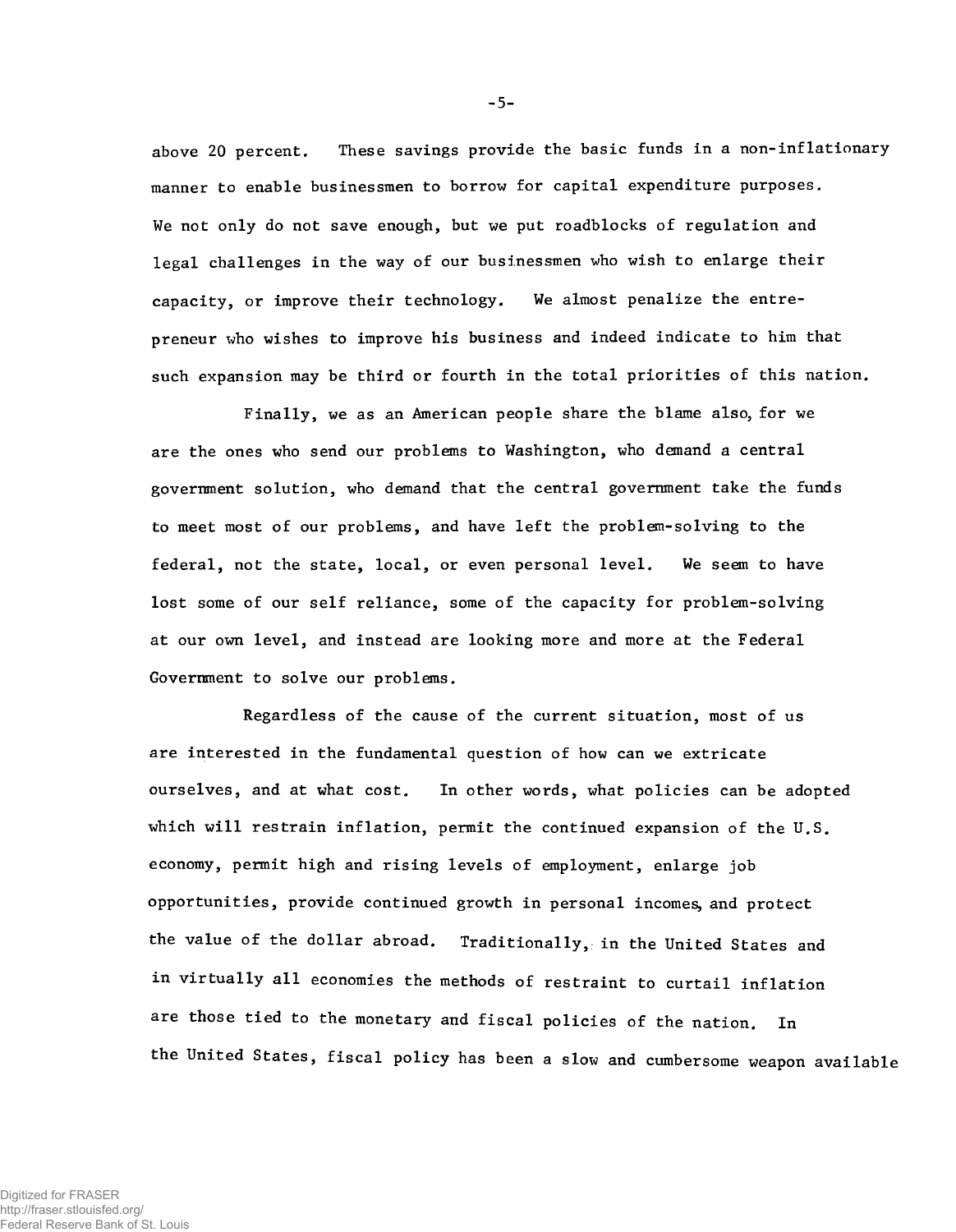really only for long-term correction to improve the balance in the economy and to encourage long-run goals, not as a weapon against short-run inflation. Thus, the usual front-line soldier against inflation is the central bank, and in the past month it has performed its traditional role with particular forcefulness.

Why haven't we been able to curtail this monster of inflation before it got out of hand? Why were we willing to accept the steady increases in demand and the pressures on capacity in our industries, and the rising level of debt and consumption before they created such inflationary pressures? Why have we been willing to continue our wasteful ways in energy consumption, and why haven't we curtailed that consumption, voluntarily, or through mandatory action? Some of the answers must be found in the policies of our government, policies designed for long-run correction of the problem, policies which procrastinated with the impact of inflation, policies which attacked the problem slowly without careful measurement of the cost of such gradualism. Had we, for example, increased our restraint on the American economy in 1978, we might not have had the very large run-up in oil prices in early 1979, and might have held our level of inflation below the double-digit point in this year. But in 1978 people were already talking about the possibilities of a recession, about the possibilities or potentials of future increases in unemployment, and about the problems such a recessionary tendency would create. And the political answer was to approach the restraint needed on a gradual basis. Gradualism permitted the further growth of inflation, and the nation's economy expanded at more than a five percent rate of growth in gross national product in the fourth quarter of 1978. Gradualism

**- 6 -**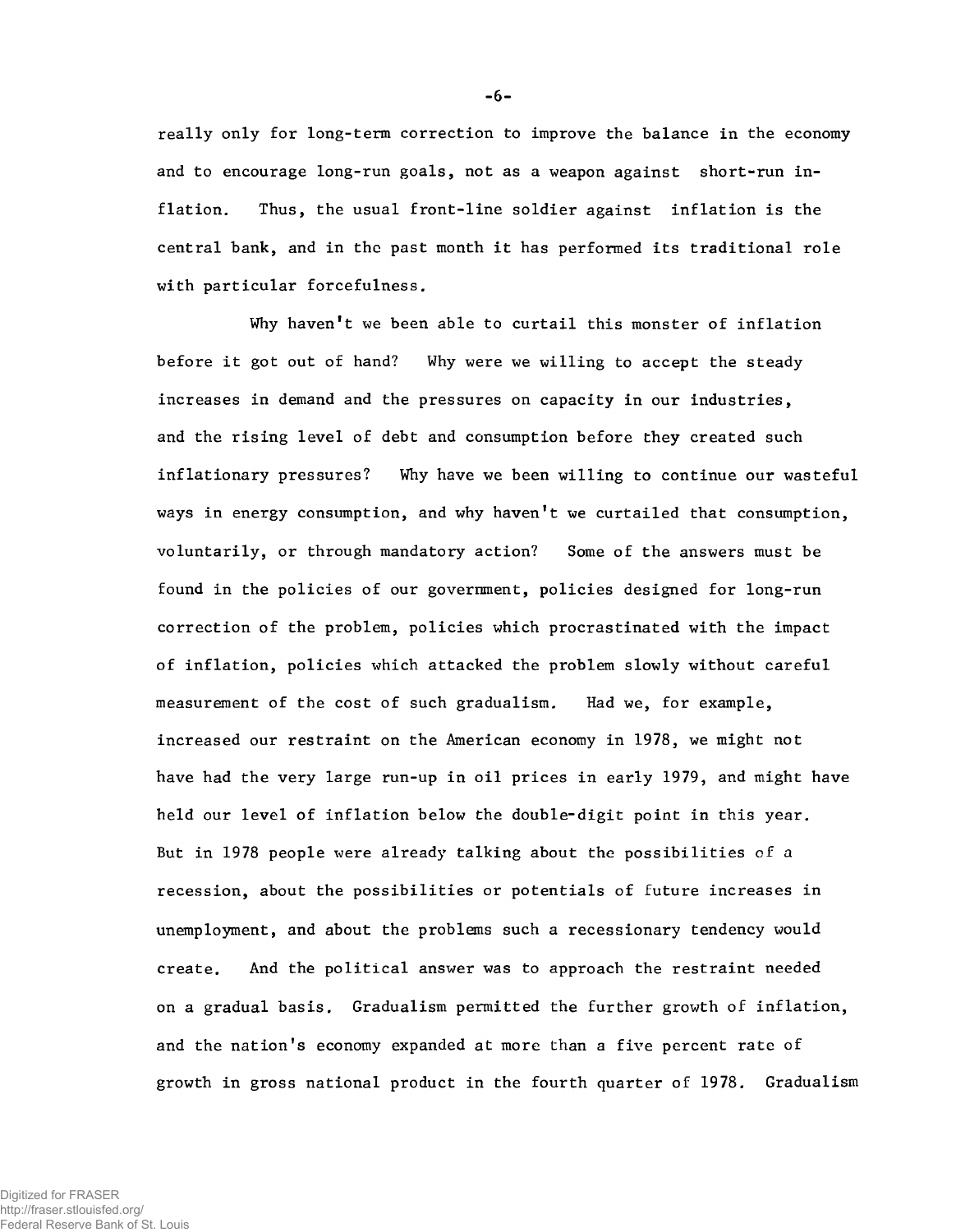meant more inflation, which sparked another round of higher OPEC prices. Gradualism meant that the expectations of further inflation were to grow rapidly and those who until early 1979 had hopes for a return to stability, began to speculate to protect themselves against inflation. And so the momentum of inflationary expectations grew, and the decisions being taken by businessmen and consumers began to feed upon themselves enlarging .the price response.

And so here we are in the fall of 1979, with expectations of higher prices and higher interest rates, and an economy whose rules, regulations and pattern of life are built on stability, but which is suddenly challenged by a problem of rapid inflation. The reactions of consumers, businessmen, and government alike have been too slow. And so in the fall of the year we are now taking those hard actions which, if not supported by all elements, especially the banking system, will condemn this economy to further inflationary pressures, and ultimately a boom-and-bust psychology.

Since the Federal Reserve announced its restraining measures on October 6, I have been most interested to listen to the reactions of individual industries as they sought to find ways to protect themselves against the impact of these restraining measures. The home building industry talks as if it were the end of home building, because interest rates are going up again. But the construction of a home is a long-term asset and can be purchased on a long-term basis. The deferral of some purchases for a few months would scarcely seem to me to be in the category of a crisis. True, the real estate and home building industries are likely to slow down. At the same time, the pressures on the American financial structure

-7-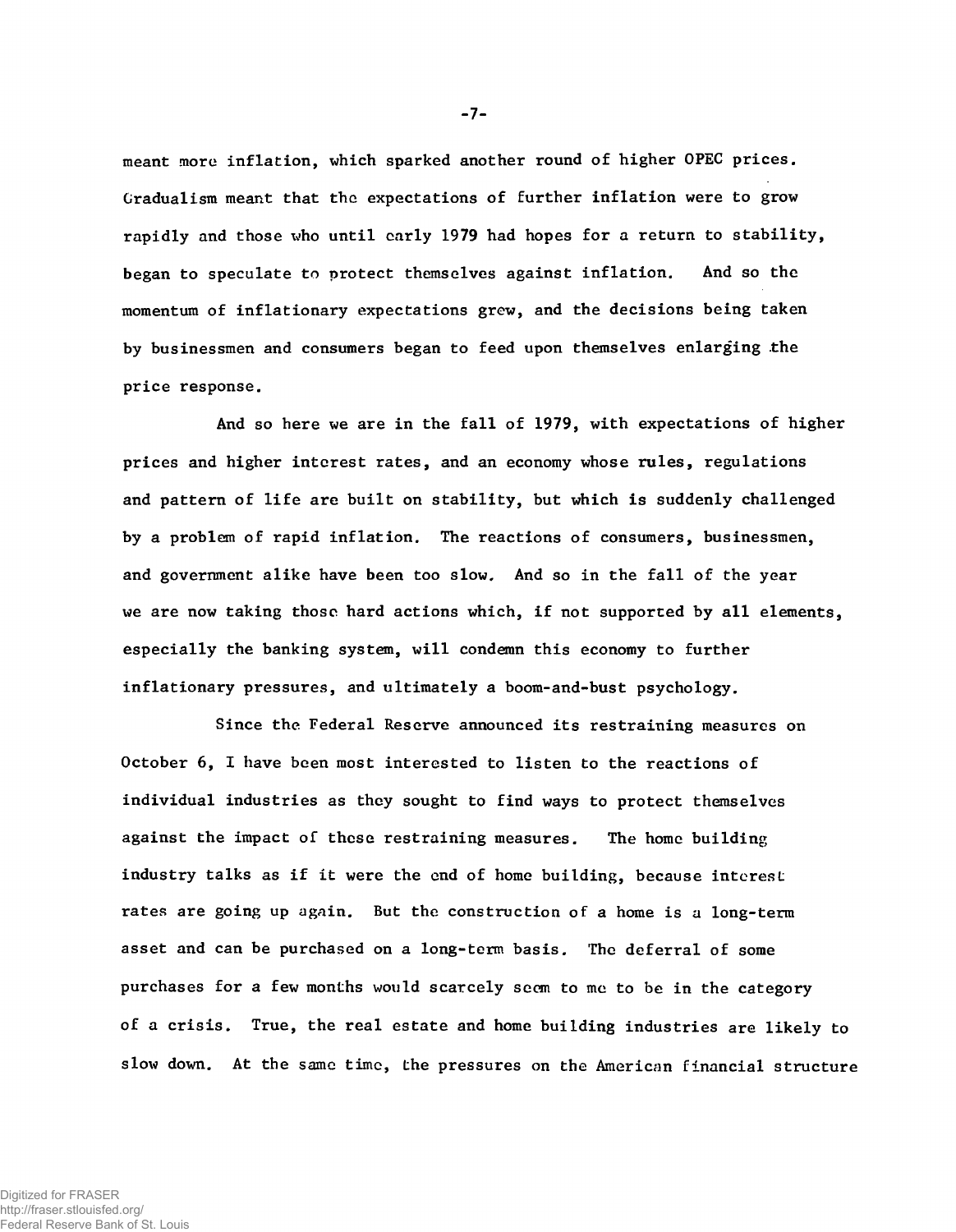will be reduced, and interest rates should ease, but only if those who are seeking the enlargement of their industry are willing to accept slower growth for a time. To the banks, too, that have reacted by saying that they will meet all commitments made in the past, that they will take care of their regular customers, that they will continue their lending abroad, let me say that they, too, are a part of this American scene. Their fundamental assets are in dollars. If they adopt short-sighted policies which lead to further inflation and deterioration of the value of our currency tomorrow, I question whether they have made a very good bargain.

None of us want to go through a period of restraint, or see higher levels of unemployment, or lower incomes, especially discretionary incomes, but if this is the penalty for a free American economy, geared to a free enterprise system in which we as individuals have the right of choice of what we buy, the amount we buy, or when we buy it, then to me a modest slow-down is worth it. One must look over longer periods of time to measure the cost of recessions. It is doubtful that many could say that we in this country do not have a higher standard of living than at the end of World War II. We certainly have more people at work, we have higher incomes, we have more housing and we have more consumer goods. What we lack, and have lacked for the last 15 years, is the drive to improve our own productivity, to save our money for new capital ventures, and to improve job opportunities in production. Very few of us would like to see the United States only a consuming nation with all of the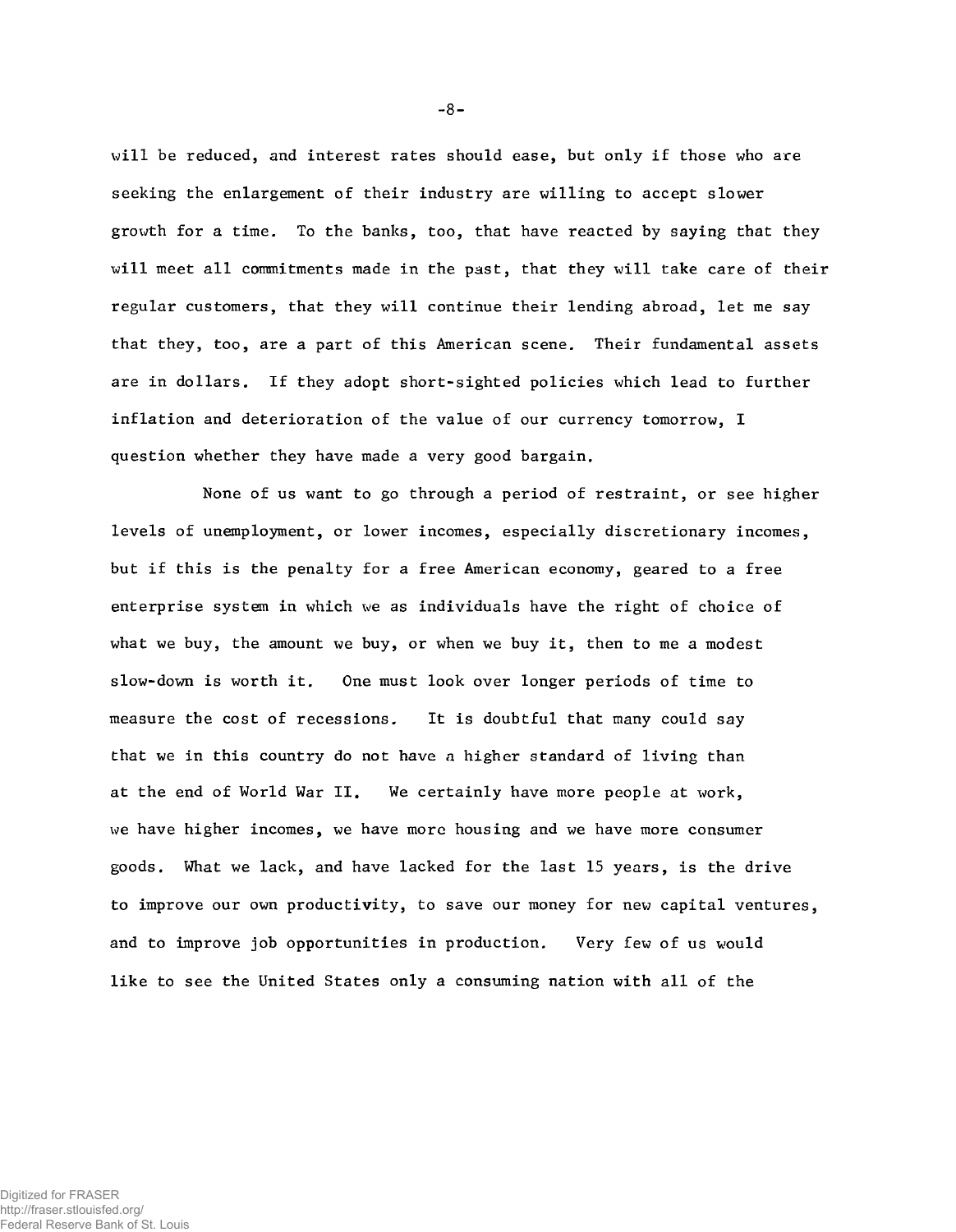problems that it would entail, especially the lack of power in world economic and political life. And yet the road we arc on is the road of consumption, not production. So let us go foi th to a new America in the 1980's, go forth over this period cf difficulty with restraint, with less complaining, with reduced standards of living for a while to get higher standards of living later on. Let us reducc our special interest demands on the Federal Government. Let us take back some of the problems we have sent to Washington. Let us accept the responsibility of meeting cut problems and working them out cooperstively. The 1980's offer a substantial challenge  $\tau$  a substantial increase in responsibility, if we are to avoid the imbalance cf a consuming nation by enlarging the production side of our economy.

Finally, let me express a personal vicy about our current monetary policies. I have been in favor of gradient restraint for more than a year and sc I dicarly favored the Eccre's action on October 6. However, I am still skeptical about targeting our policy actions on the monetary aggregates ever through a surrogate. Over the past nine years we have moved steadily towerd greater use of monotaly aggregates as a guideline to policy. I submit that the problems of measurement, interpretation, forccasting, revisions and tracking these guidee on weekly, monthly, and quarterly bases have cast a significant cloud on their usefulness. Personally I war 1d pay attention to such data only on a semi-annual time period and use our traditional measures of reserves, bank credit, and interest rates to provide the guidance as tc the need for Federal Reserve

-9-